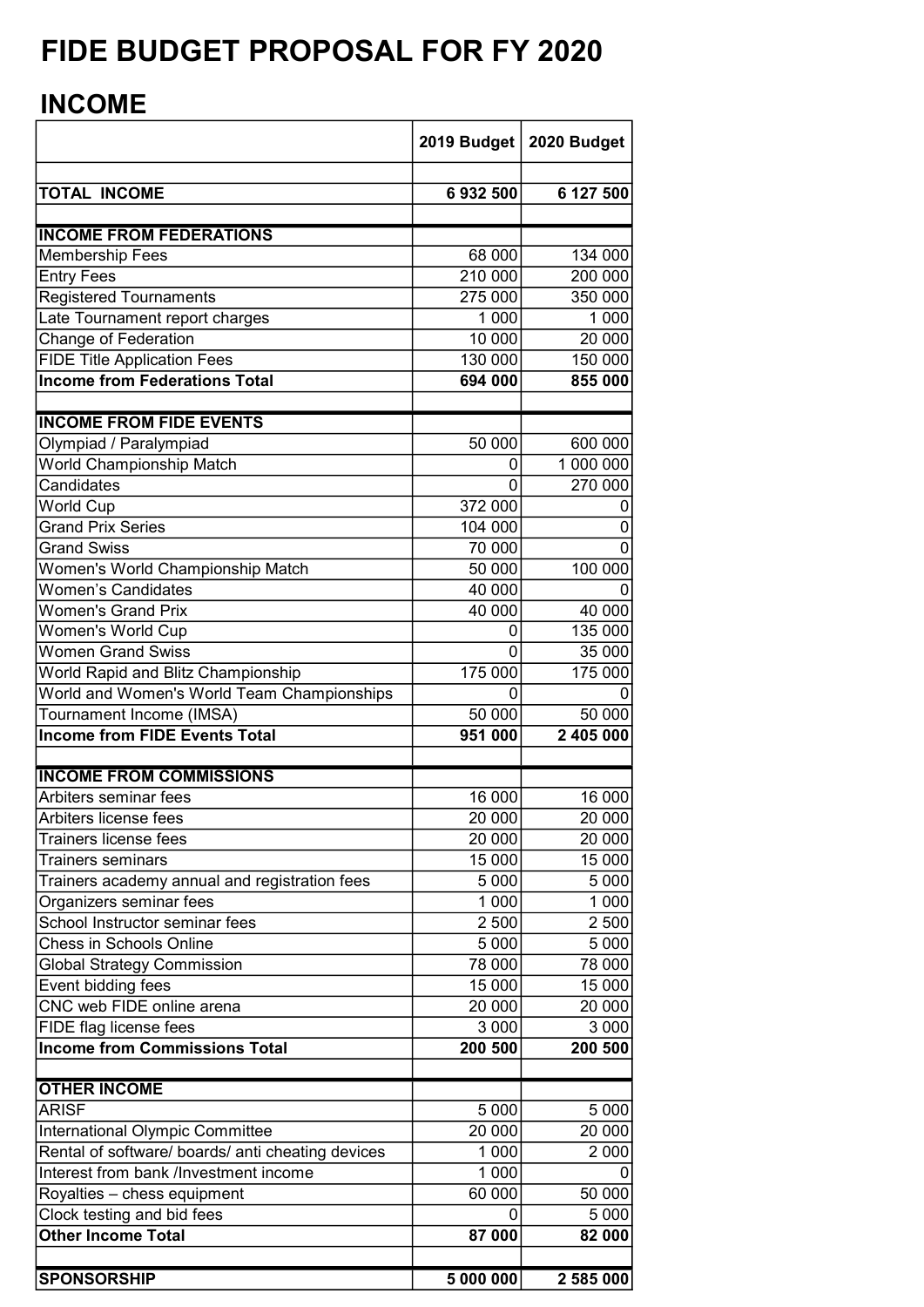## EXPENSES

|                                                                                          |           | 2019 Budget   2020 Budget |
|------------------------------------------------------------------------------------------|-----------|---------------------------|
| <b>TOTAL EXPENSES</b>                                                                    | 6 646 260 | 6 127 500                 |
|                                                                                          |           |                           |
| <b>OFFICIALS' EXPENSES</b>                                                               |           |                           |
| <b>President's travel</b>                                                                | 100 000   | 100 000                   |
| Officials' travel                                                                        | 120 000   | 120 000                   |
| <b>Treasurer Expenses</b>                                                                | 25 000    | 25 000                    |
| <b>Presidential advisers</b>                                                             | 96 000    | 24 000                    |
| Organization of PBs and Congress                                                         | 200 000   | 100 000                   |
| Officials' miscellanious expenses                                                        | 30 000    | 30 000                    |
| <b>Officials' Expenses Total</b>                                                         | 571 000   | 399 000                   |
| <b>GENERAL SECRETARIAT EXPENSES</b>                                                      |           |                           |
| <b>Staff Salaries</b>                                                                    | 500 000   | 700 000                   |
| <b>Staff Travel</b>                                                                      | 40 000    | 30 000                    |
| <b>Athens Office Discontinuation Costs</b>                                               | 90 000    | O                         |
| Office Rent                                                                              | 50 000    | 20 000                    |
| <b>General Office Expenses</b>                                                           | 64500     | 67000                     |
| <b>Secretariat Hospitality</b>                                                           | 30 000    | 10 000                    |
| Elista Office                                                                            | 120 000   | 120 000                   |
| <b>Moscow Office</b>                                                                     | 115 000   | 120 000                   |
| Legal, Tax & Other Professional Services                                                 | 200 000   | 200 000                   |
| Press / PR / Marketing / Work with Sponsors                                              | 200 000   | 200 000                   |
| FIDE Online / IT Department                                                              | 150 000   | 200 000                   |
| Audit                                                                                    | 60 000    | 50 000                    |
|                                                                                          | 10 000    | 10 000                    |
| <b>Accountancy / Accreditation Software</b><br><b>Bank Charges &amp; Payment Systems</b> |           |                           |
|                                                                                          | 35 000    | 60 000                    |
| Loss on currency conversion                                                              | 30 000    | 30 000                    |
| <b>SportAccord</b>                                                                       | 5 000     | 5 0 0 0                   |
| <b>Subscriptions</b>                                                                     | 6 0 0 0   | 6 0 0 0                   |
| Taxes                                                                                    | 70 000    | 100 000                   |
| Anti cheating soft                                                                       | 6 0 0 0   | 6 0 0 0                   |
| Composition                                                                              | 10 000    | 10 000                    |
| Veterans' support                                                                        | 50 000    | 50 000                    |
| <b>Data Protection Project</b>                                                           | 30 000    | 10 000                    |
| <b>Handbook Review Project</b>                                                           | 30 000    | 30 000                    |
| Insurance                                                                                | 10 000    | 10 000                    |
| <b>FIDE</b> awards                                                                       | 25 000    | 25 000                    |
| <b>Pins and Badges</b>                                                                   | 5 0 0 0   | 5 0 0 0                   |
| Discounts / Write-Offs / Refunds / Misc                                                  | 50 000    | 50 000                    |
| <b>General Secretariat Expenses Total</b>                                                | 1991500   | 2 124 000                 |
| <b>COMMISSIONS EXPENSES</b>                                                              |           |                           |
| Fair Play Commission (FPL)                                                               | 28 500    |                           |
| Arbiters' Commission (ARB)                                                               | 47 000    |                           |
| <b>Global Strategy Commission (GSC)</b>                                                  | 96 000    |                           |
| Chess in Education Commission (EDU)                                                      | 76 120    |                           |
|                                                                                          |           |                           |
| Commission for the Disabled (DIS)                                                        | 32 000    |                           |